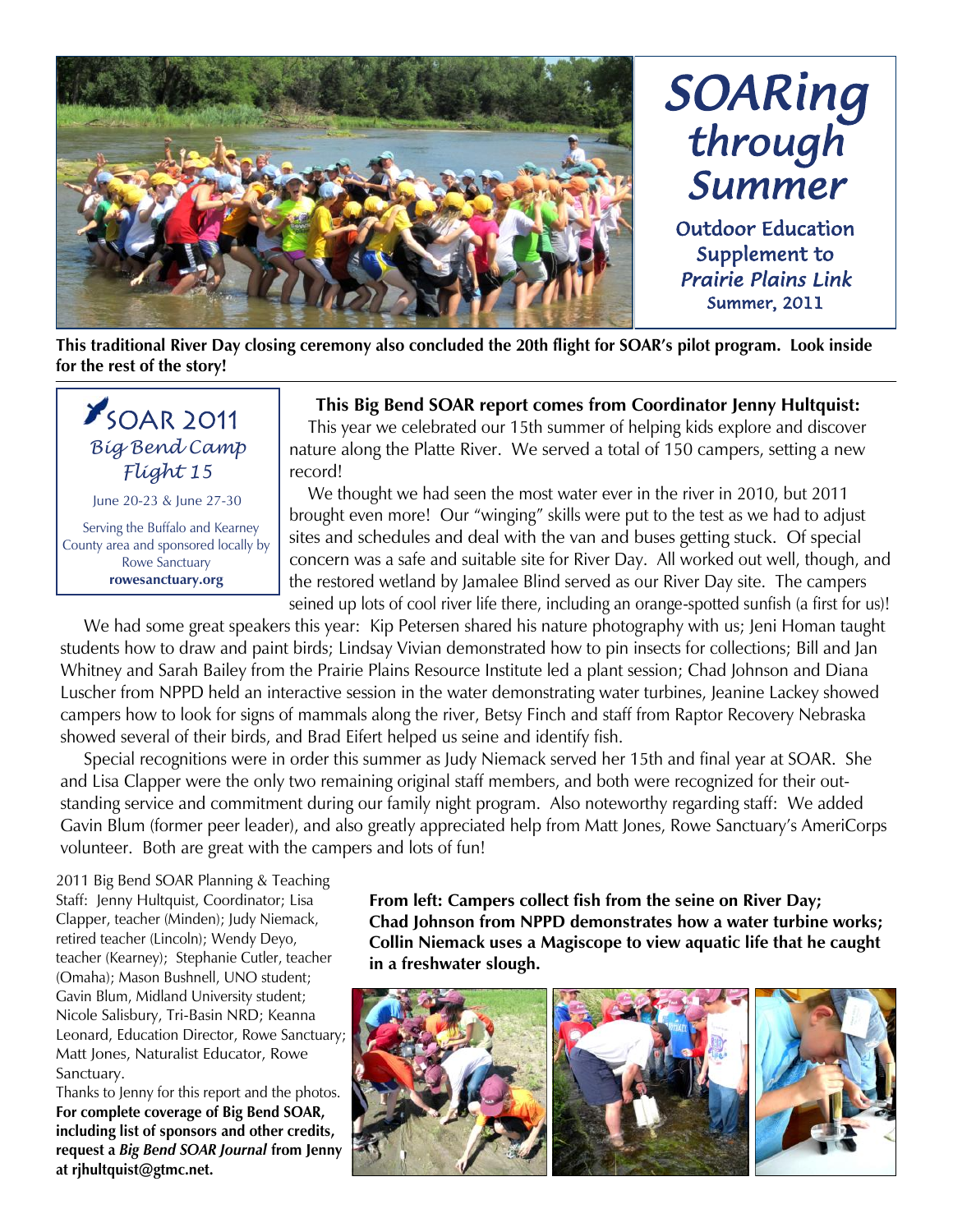



**Thursdays at Griffith Prairie & the Platte:** River exploration, insect & spider netting, the "herp show" and plains games kept us busy Thursday mornings. Week 2 had a bonus session on meteorology, featuring a live 30-minute thunderstorm. **Photos from left, then clockwise: Knocking the skull off the post is the object of this game of the plains; River Walk; Week 2 groups having a prairie walk instead (due to the elements); UNL Extension Educator & herpetologist Dennis Ferraro shows a milk snake (a Griffith Prairie native); spider expert Deb Hauswald checking out campers' arachnid catches; careful "bug jar" observation.**







**Fridays (River Day!) on the Platte:** Bush Island landowners saved the day for us, since our usual river sites were not an option due to high water. The Platte channel through Bush Island was perfect

for our needs. **Photos from tadpole, then clockwise: Fish are not the only critters scooped up in the Fish Find; other Fish Find catches, including a longnose gar; the "observe and release" (from Fish Find) lineup; ornithologist Gary Lingle shows one of several bird species caught in his mist net - a female Rose-breasted Grosbeak; the challenging hula hoop station of the obstacle course; relaying the raindrop in Raindrop Relay; some serious tube racing.** 

**SOAR Afternoons:** Although our emphasis is definitely on outdoor learning, when midday heat is bearing down we return to the Aurora Middle School for lab, artwork, writing and games relevant to SOAR subjects.

**Photos from left: leaf & flower pounding resulted in some beautiful designs on cloth; the Microbe Show was a hit on Monday afternoon as well as on Family Night; Trevor Sullivan, speaking for all of the Week 1 peer leaders, being put to the test in "Are You Smarter than a SOAR Camper?" and one example of our campers' amazing papier-mâché masks.**



Photos by Amy Jones & Sarah Bailey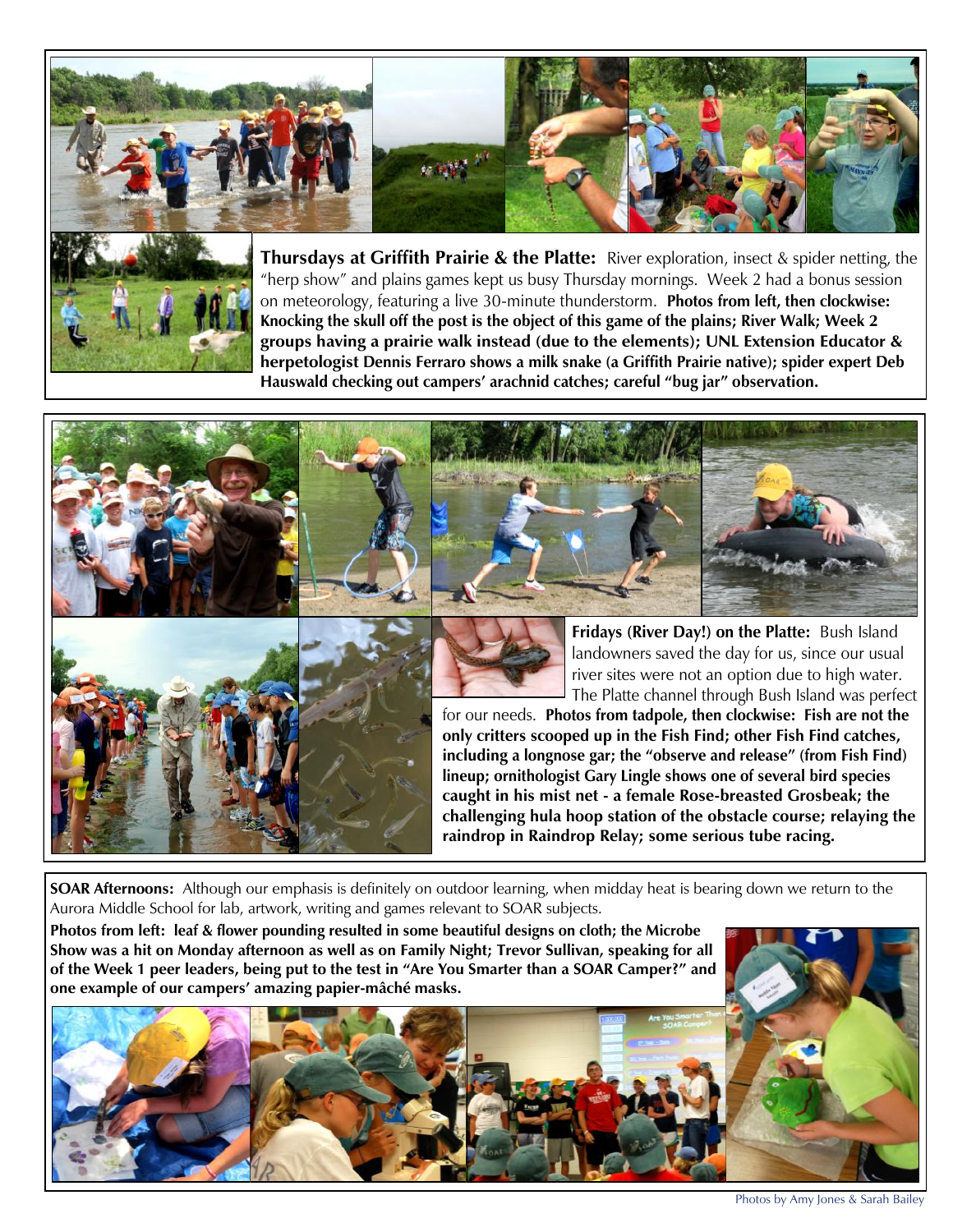## *SOAR 2011 Aurora Camp Flight 20*

July 11-15 & July 18-22

 Serving Hamilton County & surrounding area **Enjoy more scenes from SOAR at prairieplains.org**



Flight Twenty! For those of us who've been on board for all 20 years (which includes all but one of the original founders) this was certainly a milestone to celebrate. It was fun to recall some of the years' highlights, a few best left out of print . . .but the *most* fun was still just *doing* SOAR! We are grateful to be in a place and situation that allows us to bring kids out to prairies and rivers to explore and learn and enjoy. These pages offer just a tiny sampling of the camp; please go to our website for more:

**www.prairieplains.org.**

#### **Mondays at Bush Island:**

We had two great opening days at this brand new SOAR site, thanks to the generosity of Bush Island landowners. There was lots of water to sample for critters in Wet & Wild; live mammal traps were set, plants were studied and collected and native wetland plant seedlings were transplanted.

#### **Photos from top:**

**Mike Stewart assists with aquatic life identification in Wet & Wild; Sarah Bailey directing the session where campers transplanted native wetland plants she grew in the Prairie Plains greenhouse.**





Wednesdays (Heritage Day) at Farmers Valley Cemetery:

**Tuesdays - SOARing into the night at Bader Park:**  The first week's night session was downright chilly - quite out of line with the rest of SOAR! Unfortunately, it was also overcast, so we missed out on the Sky Watch that night. However, Week 2 campers had the best star show ever! Other activities include those pictured above. **Photos from top left, then clockwise: New SOAR presenter Dr. Heather York from Doane College taught us lots about bats, but the mist nets only caught birds!; a beautiful setting for watercolor painting; Amy Wilson (Book Woman) with the evening's campfire story; S'mores!**

Farmers Valley is a favorite site for Heritage Day, where we learn a few things about local history. This year Suzanne Ratzlaff shared some history of the cemetery, Skip Meyer interpreted many of the symbols on the gravestones and also showed the campers how to dowse for unmarked graves, and we had loads of fun with two Bruce Ramsour original activities. Photos from left: Skip Meyer's session; Mormon cart races (a Bruce Ramsour production); two very enthusiastic campers playing "Pa" and the villain, "Bad Bart" in the Ramsour original Nebraska history melodrama.